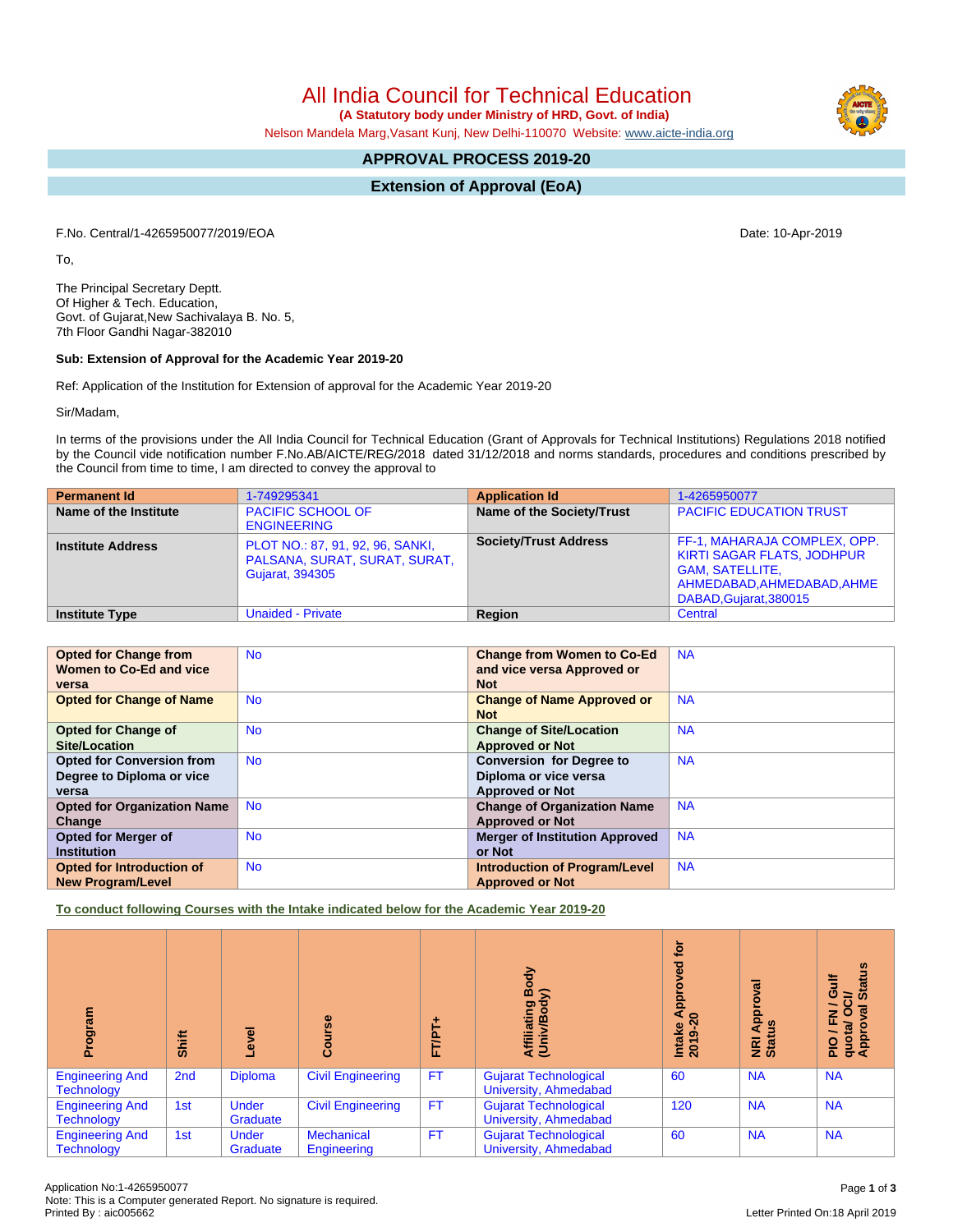| <b>Engineering And</b> | 1st             | <b>Under</b>   | Electrical        | FT.       | <b>Gujarat Technological</b> | 60 | <b>NA</b> | <b>NA</b> |
|------------------------|-----------------|----------------|-------------------|-----------|------------------------------|----|-----------|-----------|
| <b>Technology</b>      |                 | Graduate       | Engineering       |           | University, Ahmedabad        |    |           |           |
| <b>Engineering And</b> | 1st             | <b>Under</b>   | Chemical          | FT.       | <b>Gujarat Technological</b> | 60 | <b>NA</b> | <b>NA</b> |
| <b>Technology</b>      |                 | Graduate       | Engineering       |           | University, Ahmedabad        |    |           |           |
| <b>Engineering And</b> | 1st             | Under          | Computer          | FT.       | <b>Gujarat Technological</b> | 60 | <b>NA</b> | <b>NA</b> |
| <b>Technology</b>      |                 | Graduate       | Engineering       |           | University, Ahmedabad        |    |           |           |
| <b>Engineering And</b> | 2 <sub>nd</sub> | <b>Diploma</b> | Electrical        | <b>FT</b> | <b>Gujarat Technological</b> | 60 | <b>NA</b> | <b>NA</b> |
| <b>Technology</b>      |                 |                | Engineering       |           | University, Ahmedabad        |    |           |           |
| <b>Engineering And</b> | 2 <sub>nd</sub> | <b>Diploma</b> | <b>Mechanical</b> | FT.       | <b>Gujarat Technological</b> | 60 | <b>NA</b> | <b>NA</b> |
| Technology             |                 |                | Engineering       |           | University, Ahmedabad        |    |           |           |

+FT –Full Time,PT-Part Time

In case of any differences in content in this Computer generated Extension of Approval Letter, the content/information as approved by the Executive Council / General Council as available on the record of AICTE shall be final and binding.

Strict compliance of Anti-Ragging Regulation: - Approval is subject to strict compliance of provisions made in AICTE Regulation notified vide F. No. 37-3/Legal/AICTE/2009 dated July 1, 2009 for Prevention and Prohibition of Ragging in Technical Institutions. In case Institution fails to take adequate steps to Prevent Ragging or fails to act in accordance with AICTE Regulation or fails to punish perpetrators or incidents of Ragging, it will be liable to take any action as defined under clause 9(4) of the said Regulation.

## **It is mandatory to comply all the essential requirements as given in APH 2019-20(appendix 6)**

NOTE: If the State Government / UT / DTE / DME has a reservation policy for admission in Technical Education Institutes and the same is applicable to Private & Self-financing Technical Institutions, then the State Government / UT/ DTE / DME shall ensure that 10 % of Reservation for EWS would be operational from the Academic year 2019-20 without affecting the percentage reservations of SC/ST/OBC/General . However, this would not be applicable in the case of Minority Institutions referred to the clause (1) of Article 30 of **Constitution of India.**

> **Prof. A.P Mittal Member Secretary, AICTE**

Copy to:

- **1. The Director Of Technical Education\*\*, Gujarat**
- **2. The Registrar\*\*,** Gujarat Technological University, Ahmedabad
- **3. The Principal / Director,**

Pacific School Of Engineering Plot No.: 87, 91, 92, 96, Sanki, Palsana, Surat, Surat,Surat, Gujarat,394305

- **4. The Secretary / Chairman,** Pacific Education Trust Ff-1, Maharaja Complex, Opp. Kirti Sagar Flats, Jodhpur Gam, Satellite, Ahmedabad. Ahmedabad,Ahmedabad, Gujarat,380015
- **5. The Regional Officer,**

All India Council for Technical Education Tagore Hostel-2, Shamla Hills Bhopal-462 002, Madhya Pradesh

**6. Guard File(AICTE)**

Note: Validity of the Course details may be verified at <http://www.aicte-india.org/>